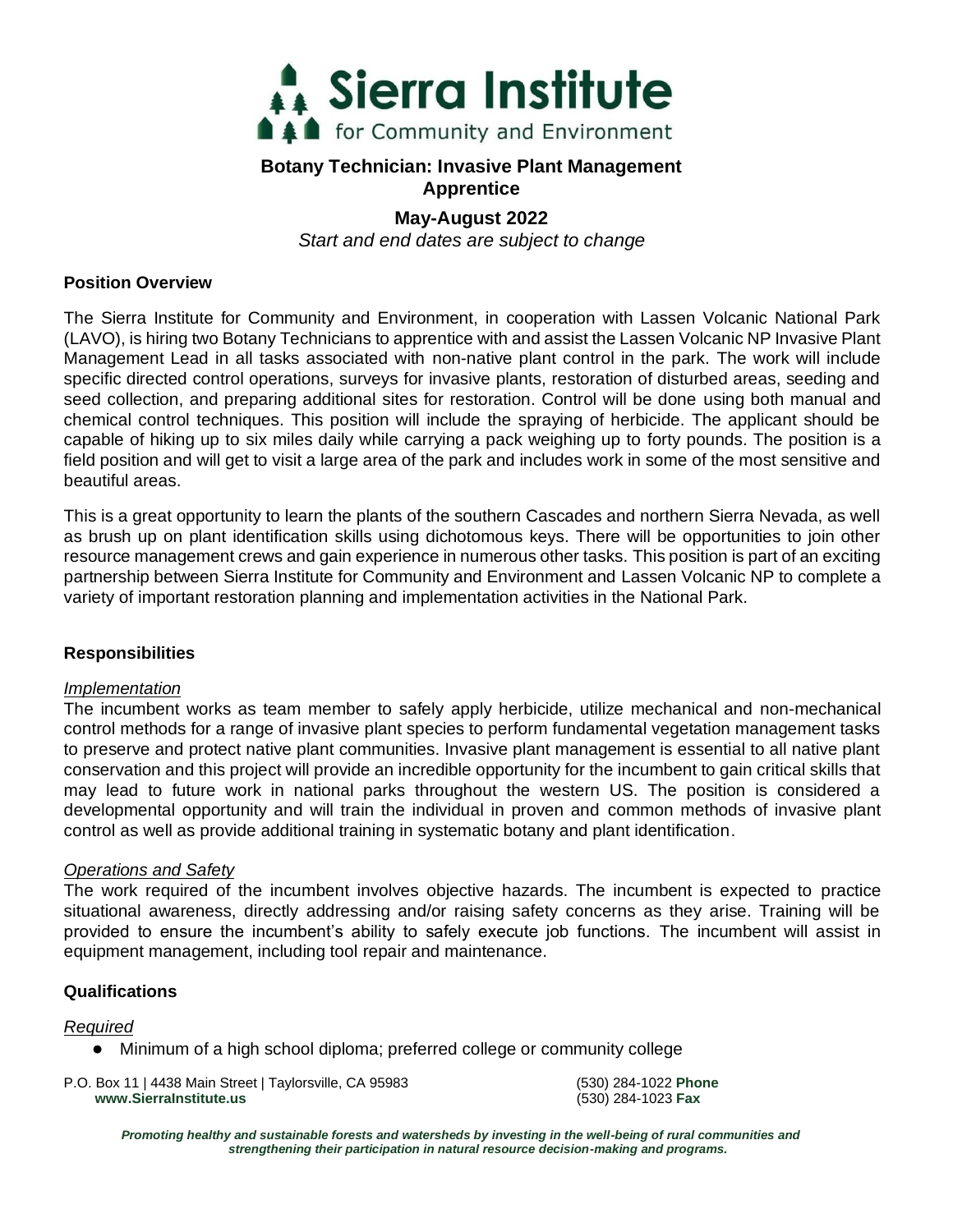experience; must be 18 to apply;

- Demonstrated interest in forest or other natural resource management, this may include but is not limited to biological research and survey work, land conservation, wildland fire, etc.;
- Ability to perform physically taxing work in all weather conditions in rugged mountainous environments (i.e hike 5+ miles a day with a 30lb pack);
- Knowledgeable and proficient in backcountry travel;
- Sufficient equipment to perform the work, including sturdy shoes and appropriate clothing for a range of environments;
- Good communication skills to effectively interact with the public and co-workers;
- Interest in, or familiarity with, principles of vegetation management, botany, or invasive plant biology;
- A valid driver's license and access to reliable transportation;

# *Preferred*

- Bachelor's degree
- Knowledge of, or familiarity with botany and plant identification in California or other western states;
- Any current wilderness medical training certification (e.g., WFA, WFR, WEMT);
- Leave No Trace or other backcountry ethics training;
- Interest in, or familiarity with, forested ecosystems of the southern Cascades;

*Please note these qualifications are what we believe is necessary to ensure the selected applicant is successful in this*  position, however we encourage all who are interested to apply and highlight how their experience and background will *make them successful.*

# **Physical Requirements**

The incumbent will be expected to walk 4-8 miles per day with a field pack, ample water, and tools over rough terrain and in variable weather conditions, which will likely include high temperatures in the summer months. Strenuous and repetitive physical effort will be associated with invasive plant management, botanical surveys, and long days of hiking in beautiful places.

## **Compensation**

Compensation is \$17.00 per hour for a minimum of 16 weeks (with potential to extend), weather and fire permitting. Housing in Mineral, CA at the Lassen Volcanic NP headquarters will be offered at a reduced rate. Housing includes a room of one's own and shared bathroom and kitchen facilities in a limited occupancy house.

The Sierra Institute offers a competitive benefits package for field staff including paid sick leave, paid holidays, and a fixed number of paid wildfire and smoke mitigation days according to time employed to cover extreme weather and environmental events that prohibit an employee's ability to work safely. Health benefits through Sierra Institute are not available for this position, but may be obtained through Covered California [\(https://www.coveredca.com\).](https://www.coveredca.com/) All necessary training will be provided, including herbicide safety and basic first aid.

## **How to Apply**

Please send your cover letter, resume, and contact information for three references as **one PDF** to [jobs@sierrainstitute.us](mailto:jobs@sierrainstitute.us) with "Botany Technician – Invasive Plant Management Apprentice" in the subject line.

 P.O. Box 11 | 4438 Main Street | Taylorsville, CA 95983 (530) 284-1022 **Phone www.SierraInstitute.us** (530) 284-1023 **Fax**

*Promoting healthy and sustainable forests and watersheds by investing in the well-being of rural communities and strengthening their participation in natural resource decision-making and programs.*